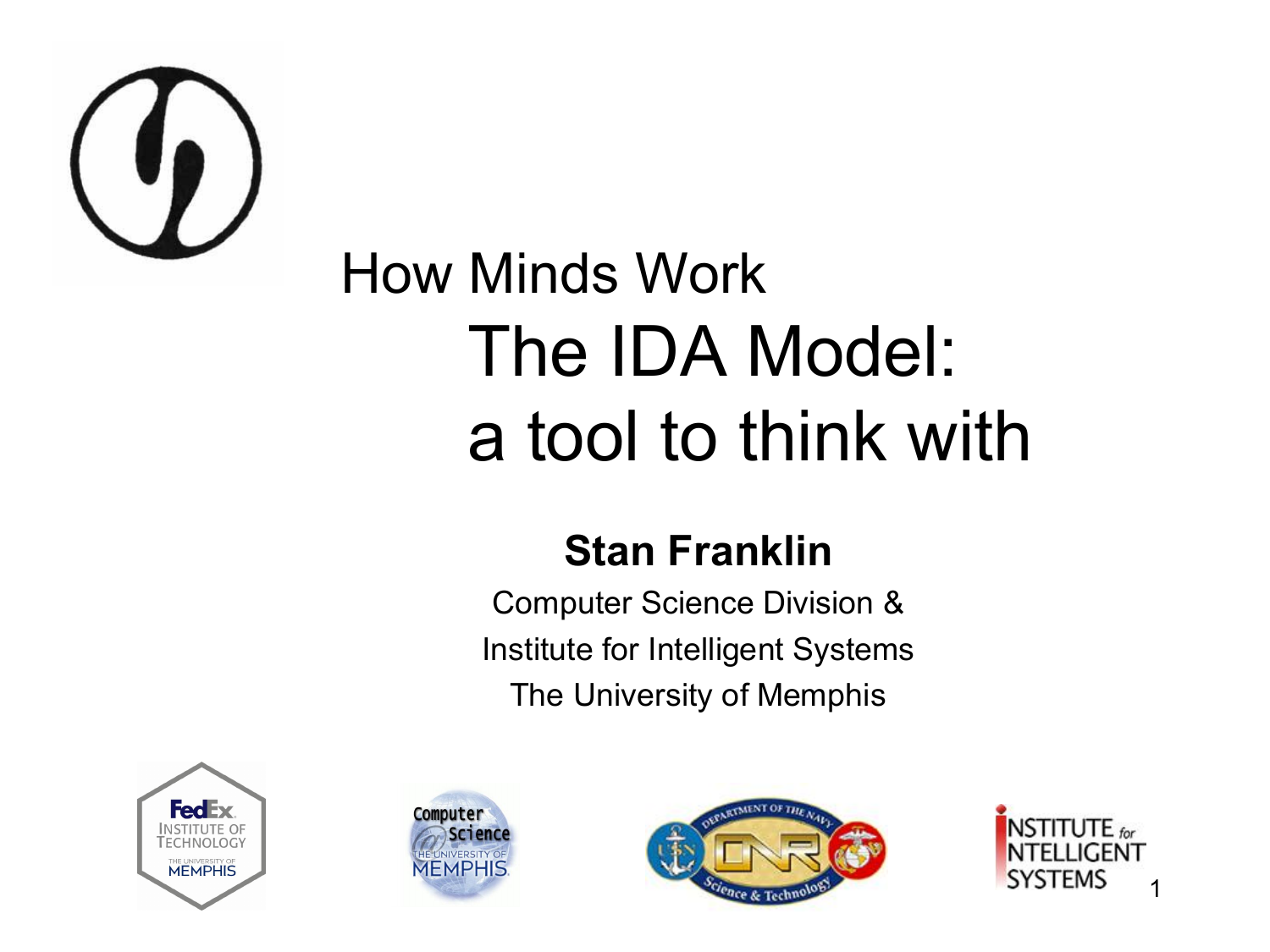#### Dream Amnesia

- Dreaming a conscious activity (introspection)
- Waking-type EEG patterns typically accompany REM sleep
- Yet everyone awakens from a dream only remembering a little, if any at all.
- Dream amnesia

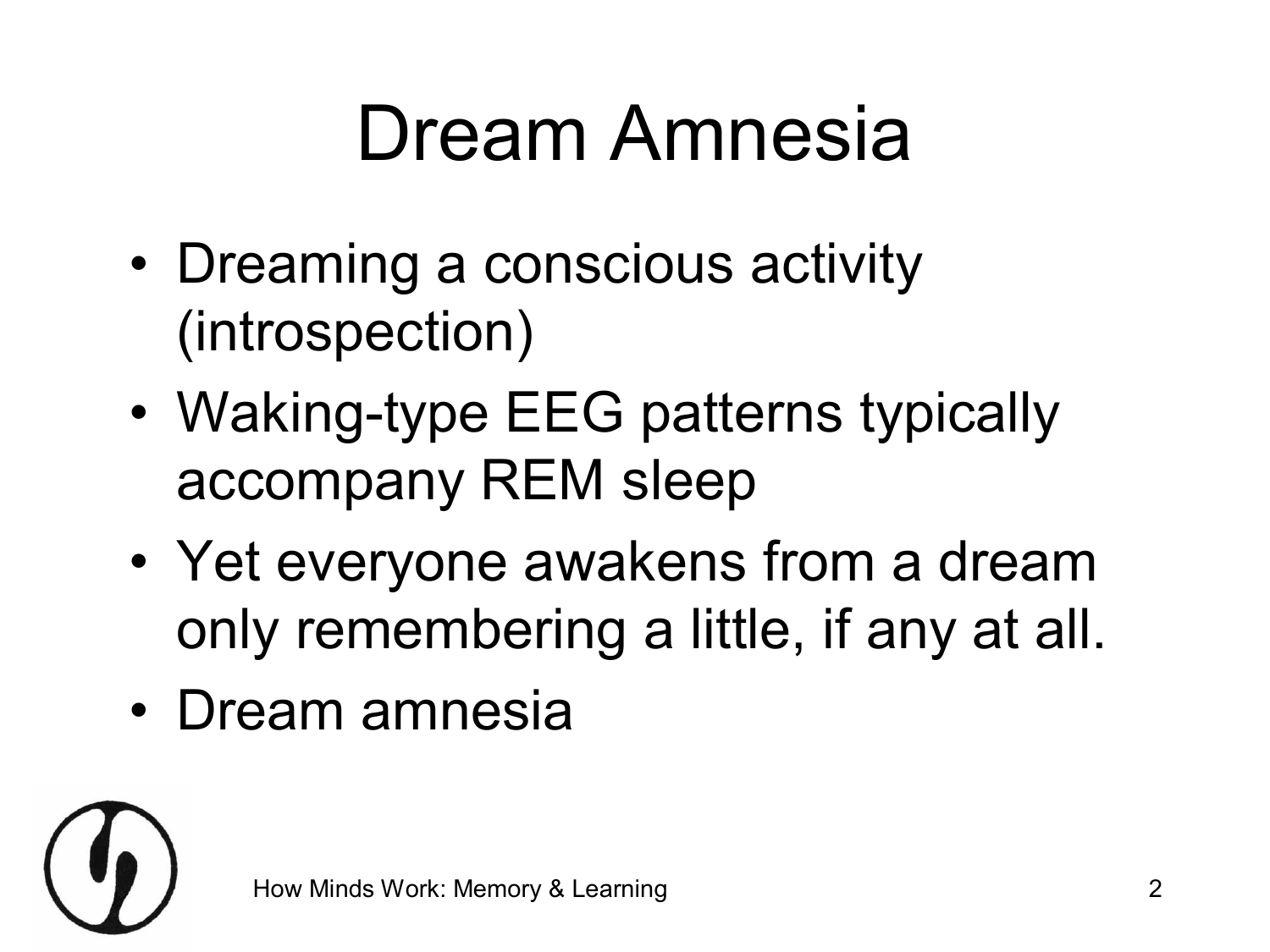## Why Dreams?

- Both slow wave sleep and REM sleep required for offline updating of thalamocortical circuits during learning
- Updating one circuit requires activity random auto-associations of dreaming
- Other needs the quiet of deep sleep
- (Cox & Adams 2000)

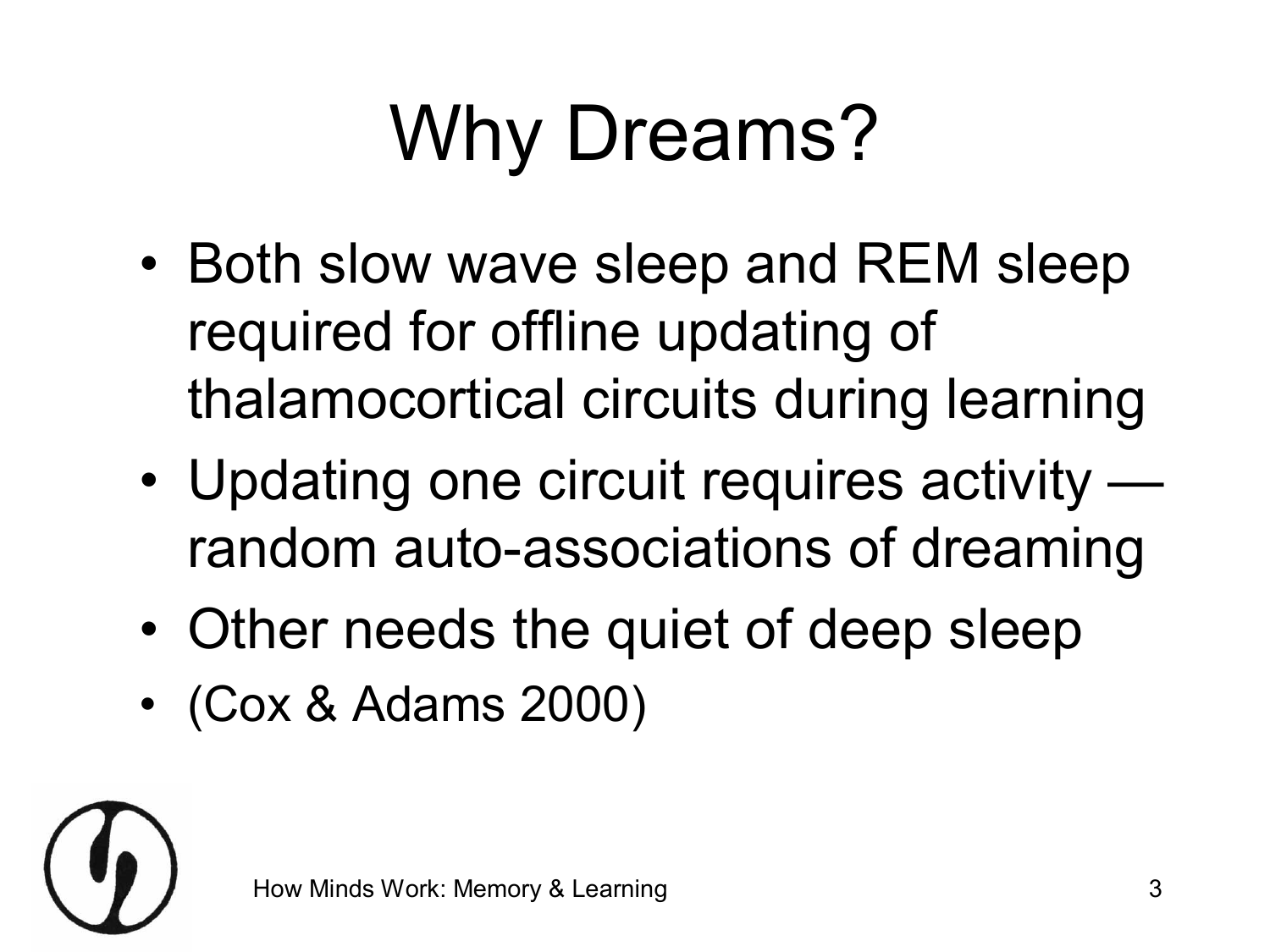### IDA on Dream Amnesia

- Dreams needed for consolidation of DM
- Imaginary contents of dreams play no useful role — are not to be learned
- During sleep episodic learning is suppressed
- No conscious contents stored in TEM
- WM contains final small portion of the dream
- Stored in TEM on awakening
- Results in dream amnesia

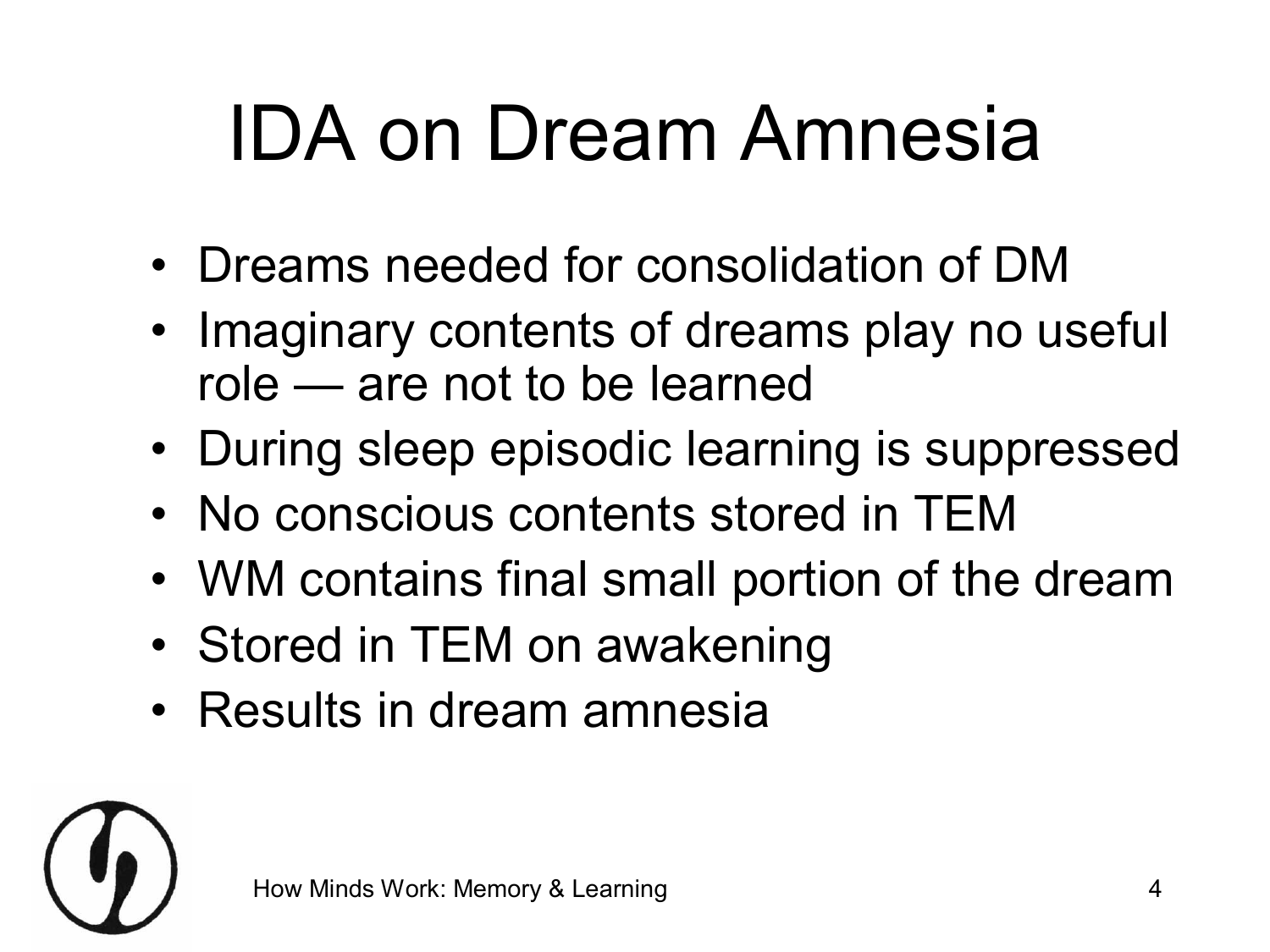## Unconscious Driving

- "Have you ever been driving down a highway and all of a sudden snap out of a daydream only to briefly panic as you realize you've been driving unconsciously for quite awhile?"
- "When you drive a car for long periods, you tend to slip into this bicameral state and are actually driving unconsciously."
- "Absent-minded driving" one example of a "nonconscious experience " (Philosopher Peter Carruthers)

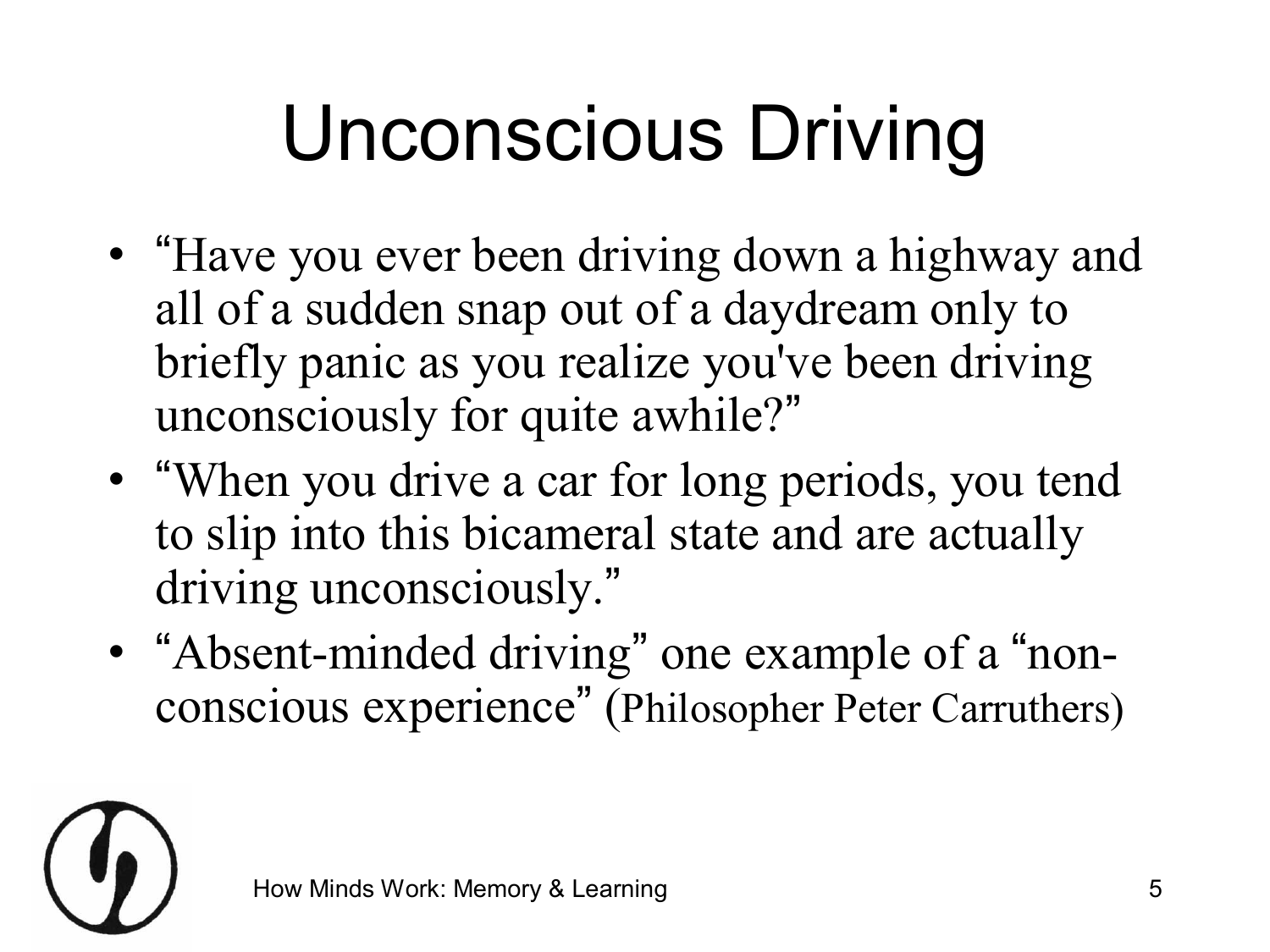## Unconscious Driving?

- "A case of rolling consciousness with swift memory loss" (Dennett)
- "In the case of 'absent-minded driving', many of the relatively mundane events one routinely encounters in everyday driving experiences … are simply not encoded by the memory processes into a readily accessible or enduring form, most likely because such events do not have any particular long-term significance. [This] can lead to the illusory retrospective impression that one has somehow been driving ' unconsciously '" (Lyvers)

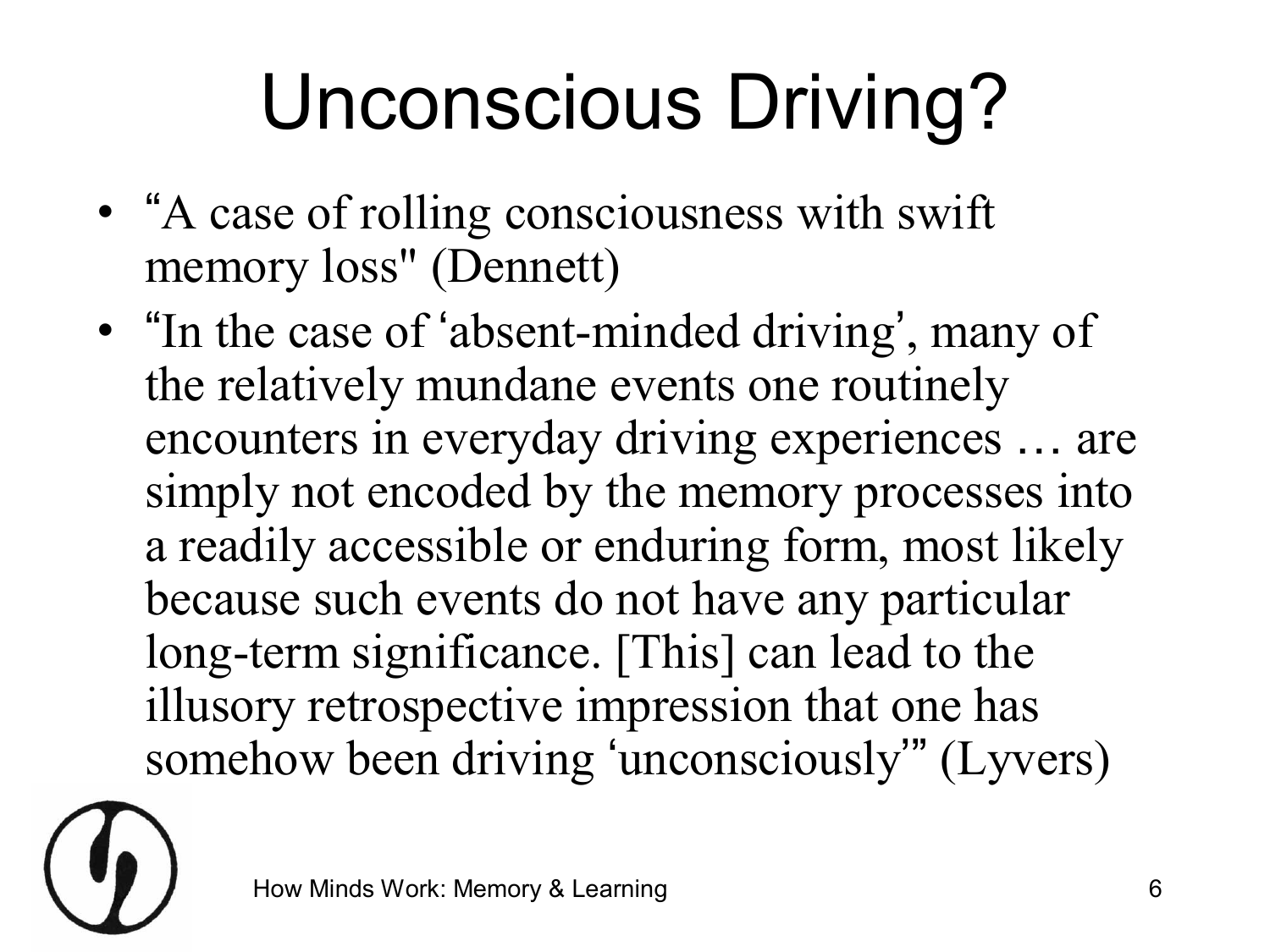# IDA on Unconscious Driving

- Sensory input during driving is (unconsciously) perceived, stored in preconscious WM, brought to consciousness, and stored in TEM
- Driving experiences stored why not recalled?
- TEM, blurs details similar events (interference)
	- Residential (commercial) areas all similar
	- Intersections similar to one another
	- Similar events from previous drives not yet decayed
- Time sharing with radio or passenger fewer details become conscious
- Driving done consciously but can 't be recalled

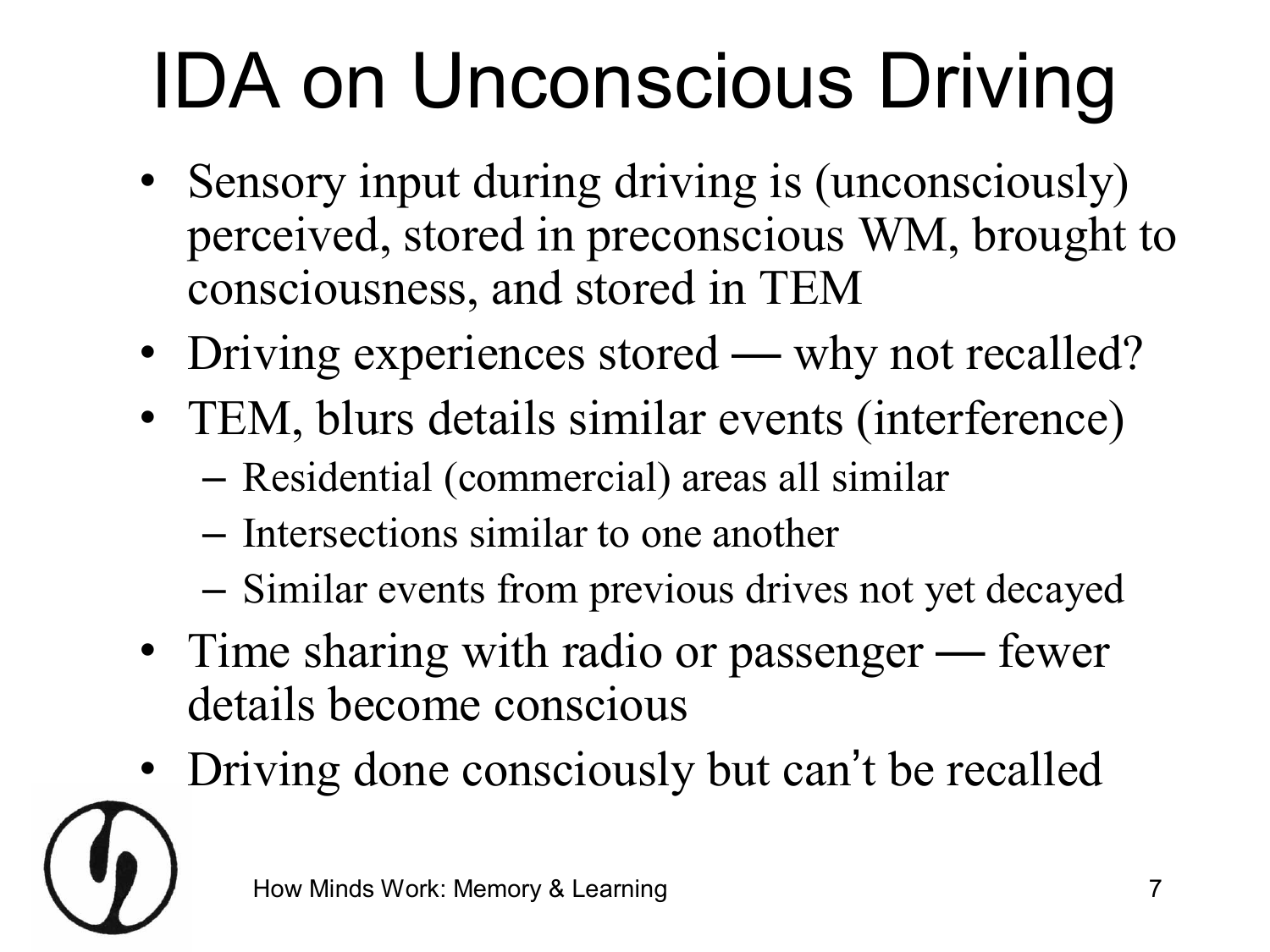#### Visuospatial Sketchpad

- *Situation:* Subject is asked verbally to visualize front door and tell whether the doorknob is on the left or the right
- *Assumption:* Subject prepared to comply with instructions

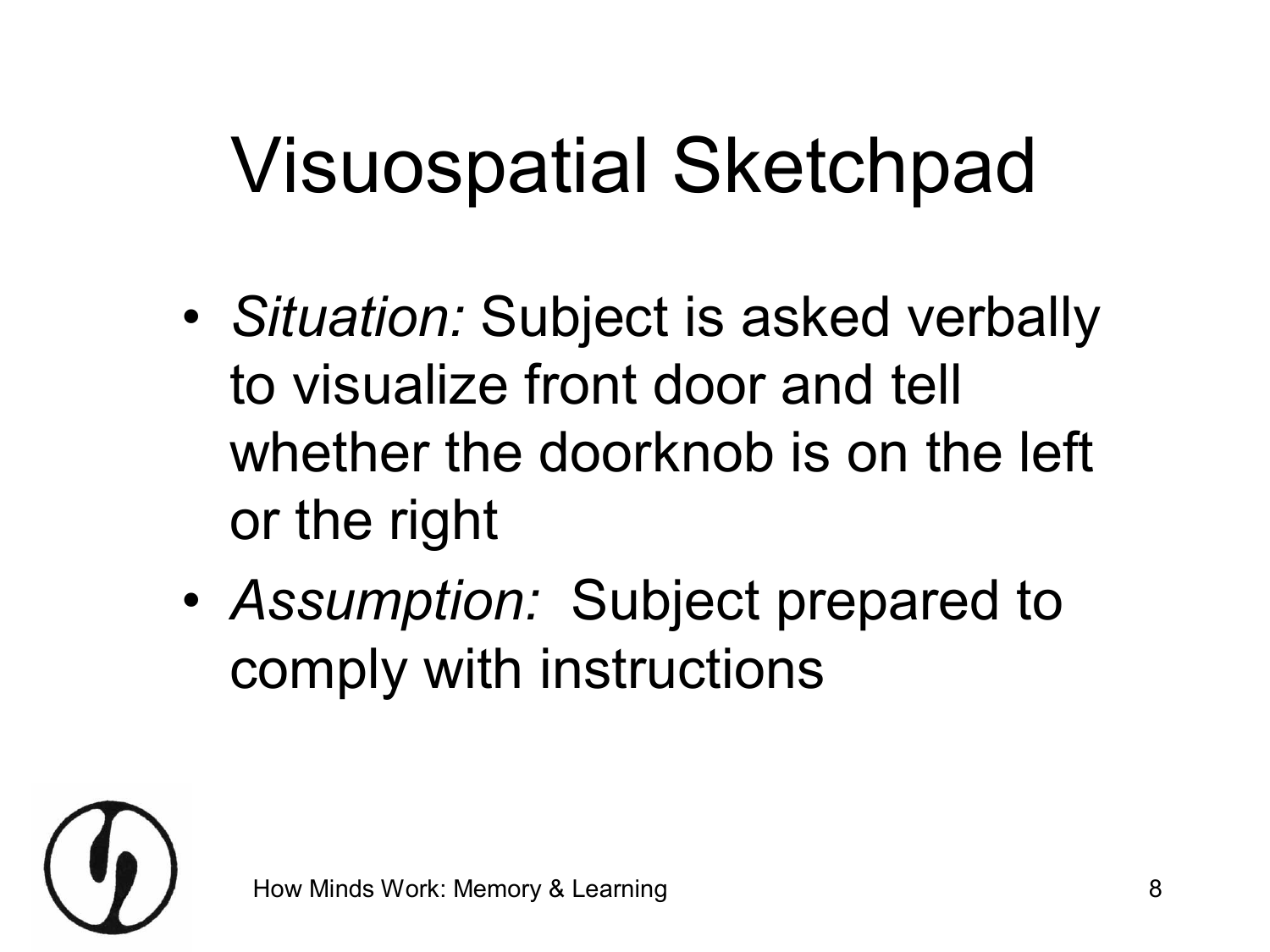# IDA Analysis I

- **Input**. (CC steps 1 & 2). Input sensed, understood, and stored as a percept, in the preconscious buffer. (multiple cycles)
- **Automatic Local Associations**. (CC step 3) Using percept as a cue, local associations retrieved from autobiographical memory include a visual image of the front door
- Stored in visual sketchpad preconscious buffer.

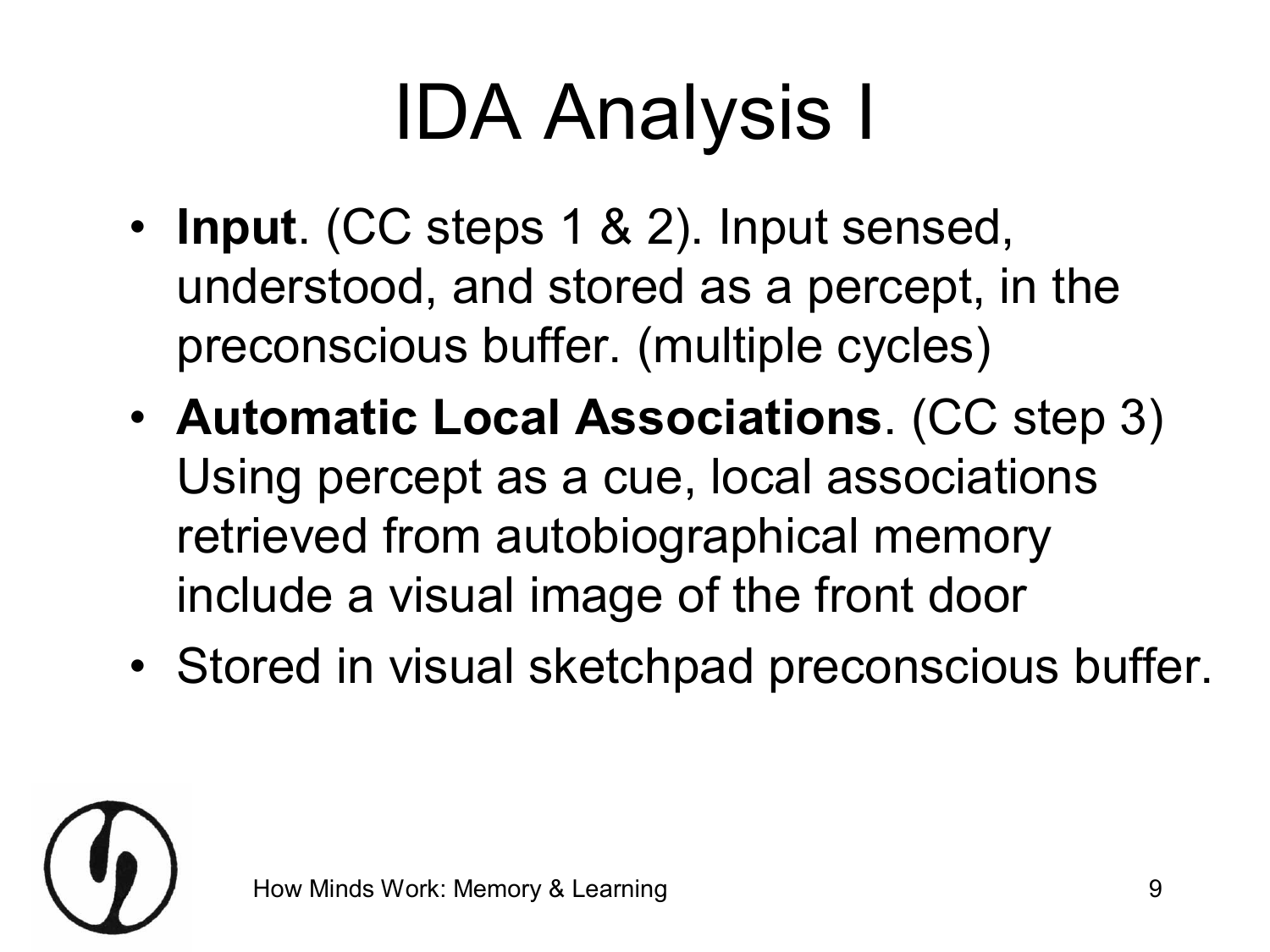# IDA Analysis II

- **Consciousness**. (CC steps 4 & 5). Attention codelet brings visual image of front door to consciousness
- **Task Plan**. (CC steps 6&7). Behavior codelets instantiate behavior stream for searching the image and producing response (also binding variables & sending activation)

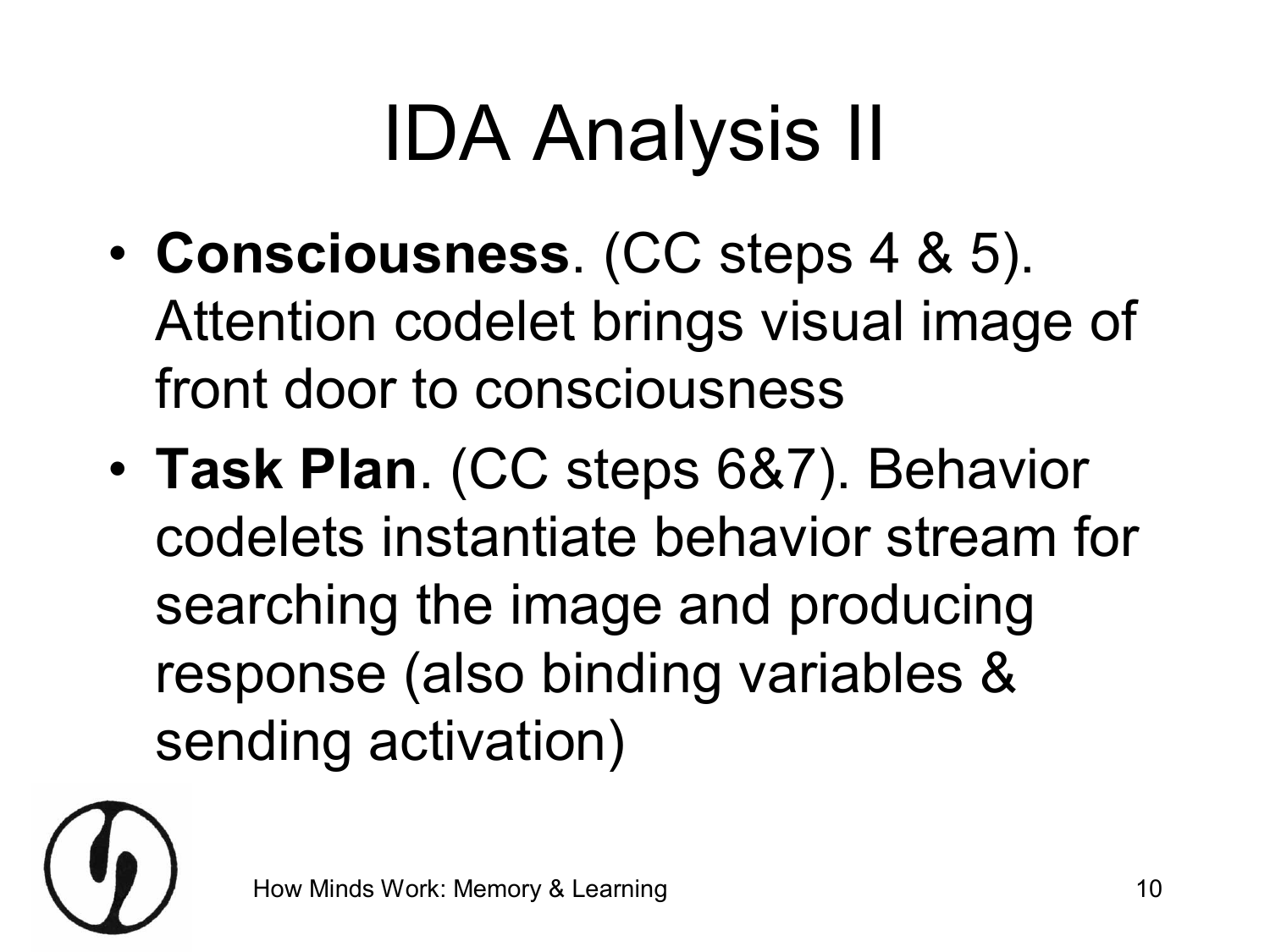# IDA Analysis III

- **Forming the Image**. (CC steps 8, 9, 1 & 2)
	- Behavior to focus on the doorknob selected
	- Underlying behavior codelets become active
	- Visual focusing on doorknob the image
	- Note its position
	- Store all this in the preconscious buffer
- **Conscious Visual Image**. (CC steps 3, 4 & 5) An attention codelet brings image and related information to consciousness

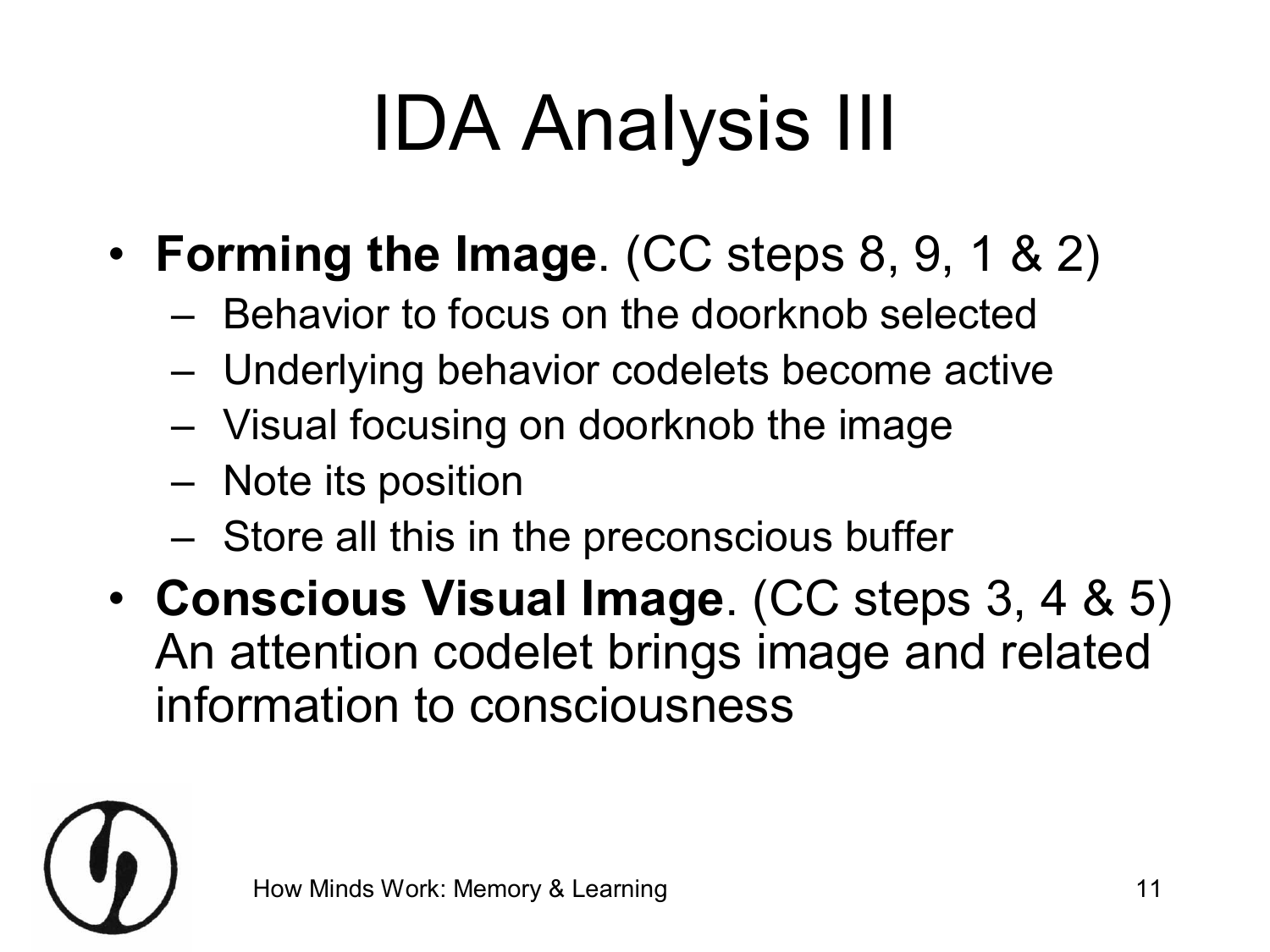# IDA Analysis IV

- **Resources Recruited**. (CC steps 6 & 7). Behavior codelets respond to broadcast, bind variables and send activation to behaviors in existing behavior stream
- **Overt Verbal Report**. (CC steps 8 & 9).
	- Behavior to compose response selected
	- Behavior codelets compose appropriate verbal response using phonological preconscious buffer
	- Other active behavior codelets speak the response

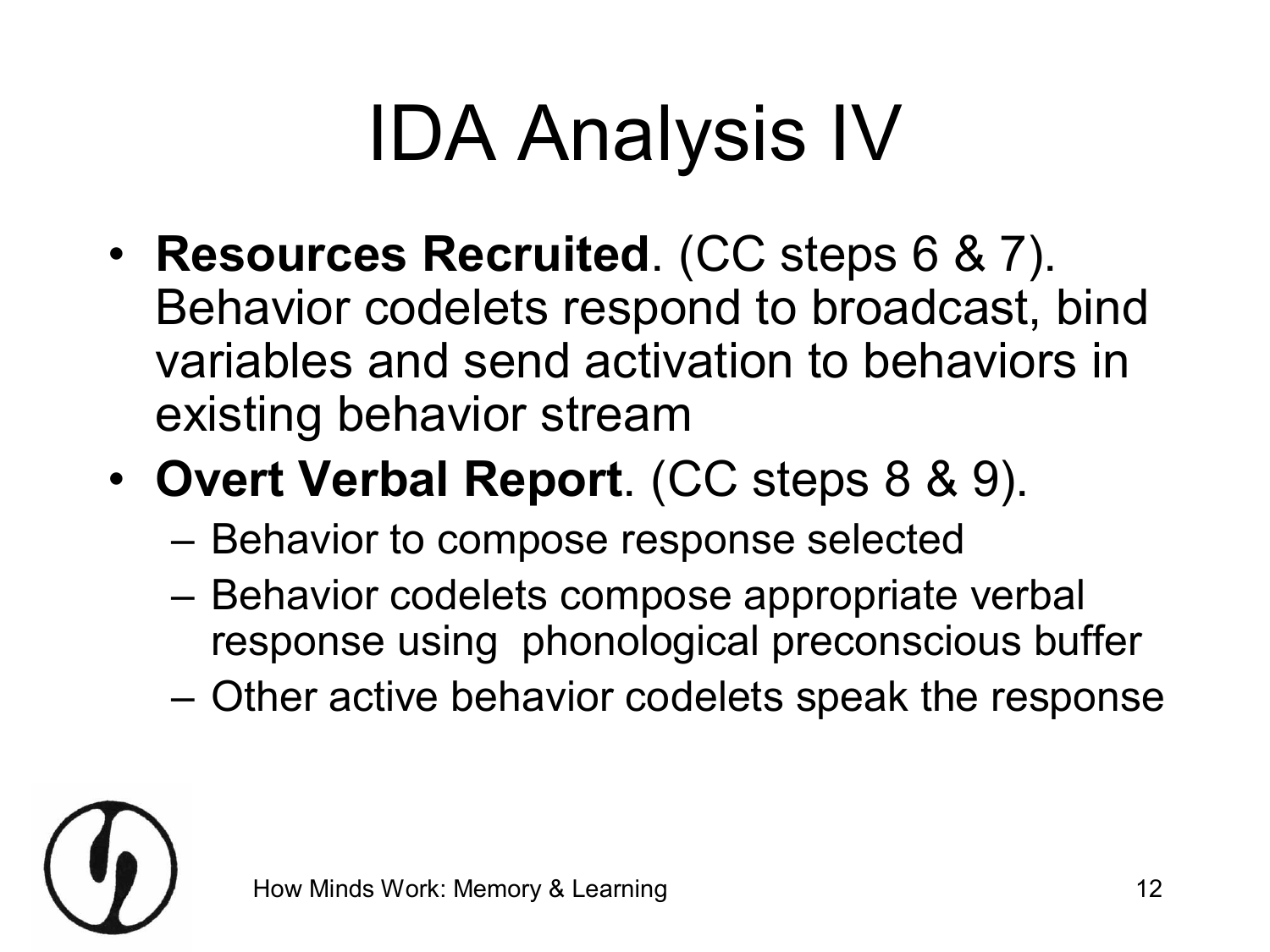## IDA Analysis V

- **Sensing the Responce**. (CC steps 1 & 2). Verbal response sensed, understood, and stored as a percept in preconscious buffer
- **Conscious of response**. (CC steps 3, 4, 5).
	- Using percept as a cue, local associations are retrieved from episodic memories
	- Attention codelet brings the sounds and their meaning to consciousness
	- Conscious awareness of answer

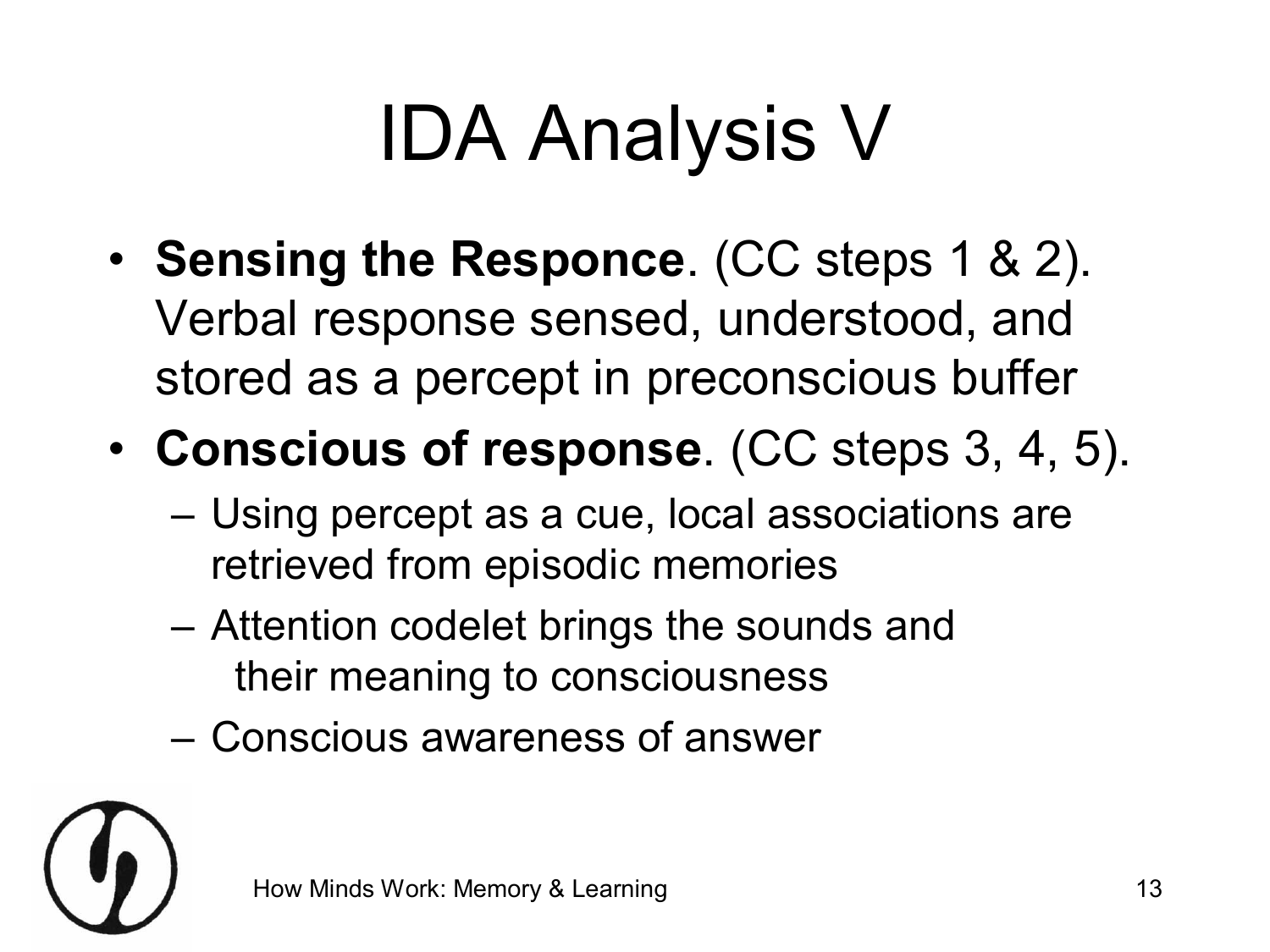## Explanation and Theory

- Explanations needed for understanding
- Theories tools for creating explanations
- Theories tools to think with
- "There nothing more practical than a good theory." Kurt Lewin, 1951